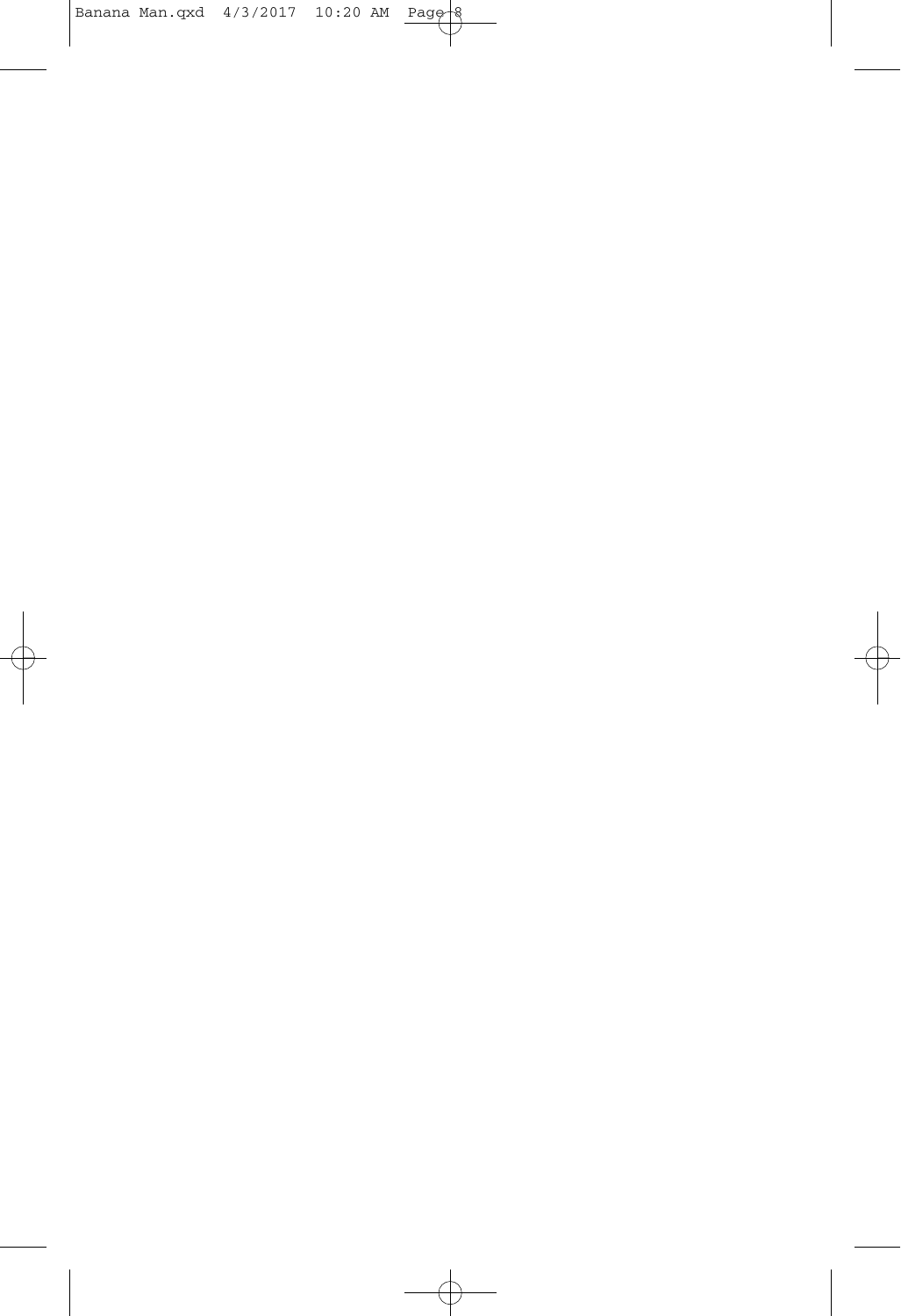# INTRODUCTION

It was early in March 2017. I had just spent twenty minutes pleading with a young lady who seriously wanted to t was early in March 2017. I had just spent twenty mincommit suicide. I was interviewing her for an upcoming film on the subject of suicide and depression, and almost everything she said shocked me.

She even said that she would be forever resentful toward her parents for bringing her into this futile life.

When I asked Amanda about her beliefs in God, she told me that she was an atheist. God definitely didn't exist.

Because she was so strong in her convictions, after the interview ended I hesitatingly asked, "Do you know who I am?" When she said that she didn't, I meekly said, "Banana Man<sup>"</sup>

Her face immediately lit up and she exclaimed, "You're Ray Comfort!!! I went to a Halloween party last year as 'The Flying Spaghetti Monster,' and there was someone there dressed as you—Ray Comfort!"

Her words didn't surprise me. I knew how renowned Banana Man had become. His story is fascinating and one that I'm excited to share. This book looks behind the peel. I think it will encourage you and hopefully inspire you to be a little bolder in your faith, and to joyfully wear the mantle of humiliation that comes with being a biblical Christian.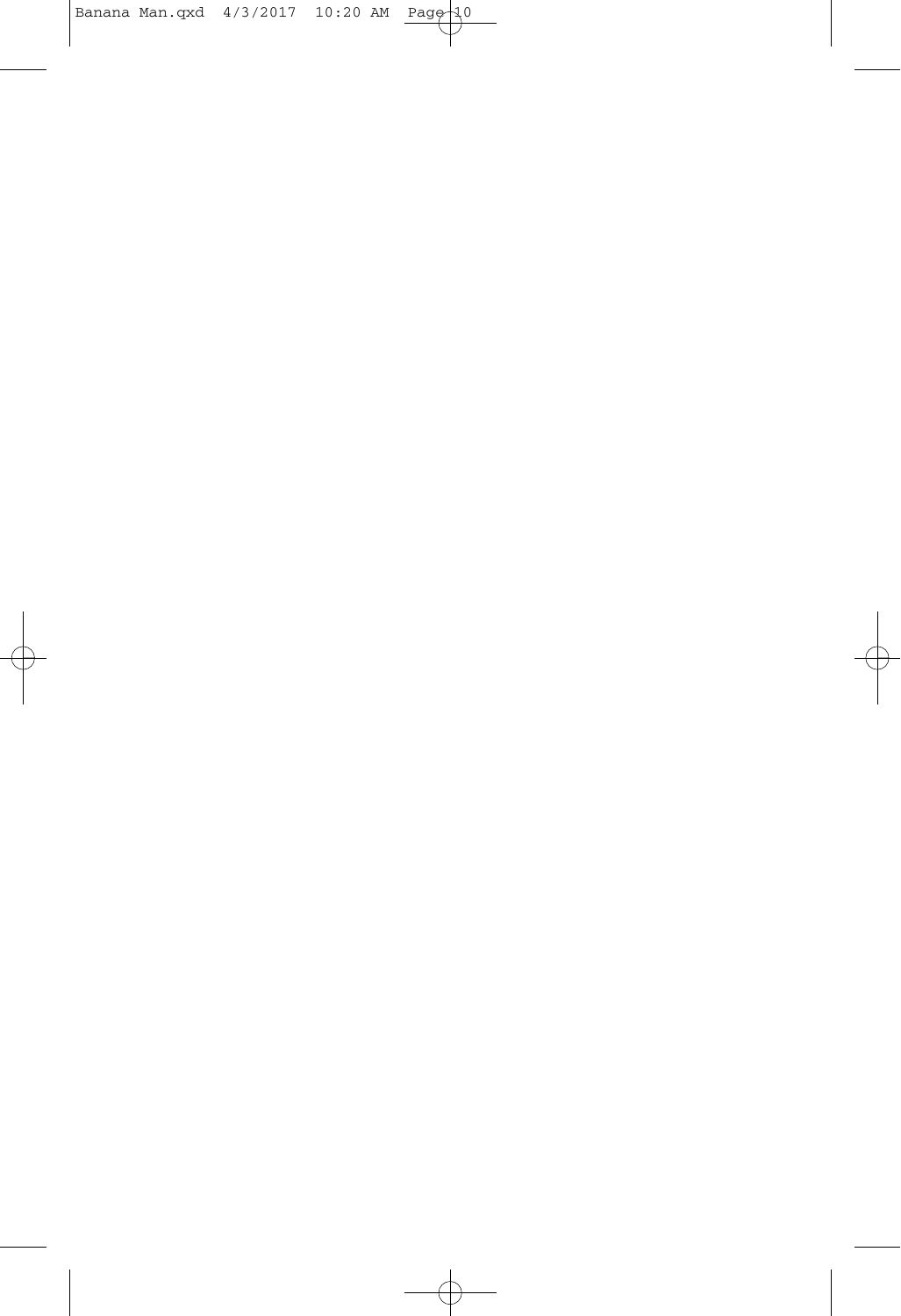#### **CHAPTER 1**

## THE BANANA AND AMERICAN ATHEISTS, INC.

*"For a great and effective door has opened to me, and there are many adversaries."* —1 CORINTHIANS 16:9

W ould you have the courage to face me in a debate in front of 250 atheists at our national convention?"

These were the words of Ron Barrier, the national spokesperson for American Atheists, Inc.

It was February 2001. A week or so earlier, I had been sitting in my office when I had an idea. I had written a book on atheism, published a booklet called "The Atheist Test" that had sold close to a million copies, and spoken on the subject of atheism hundreds of times. I figured that might qualify me to speak to American Atheists, Inc. So I sent them an email stating the above and asking if they would consider me as a guest speaker, but leaving out the fact that I was a Christian author and preacher. My thought was that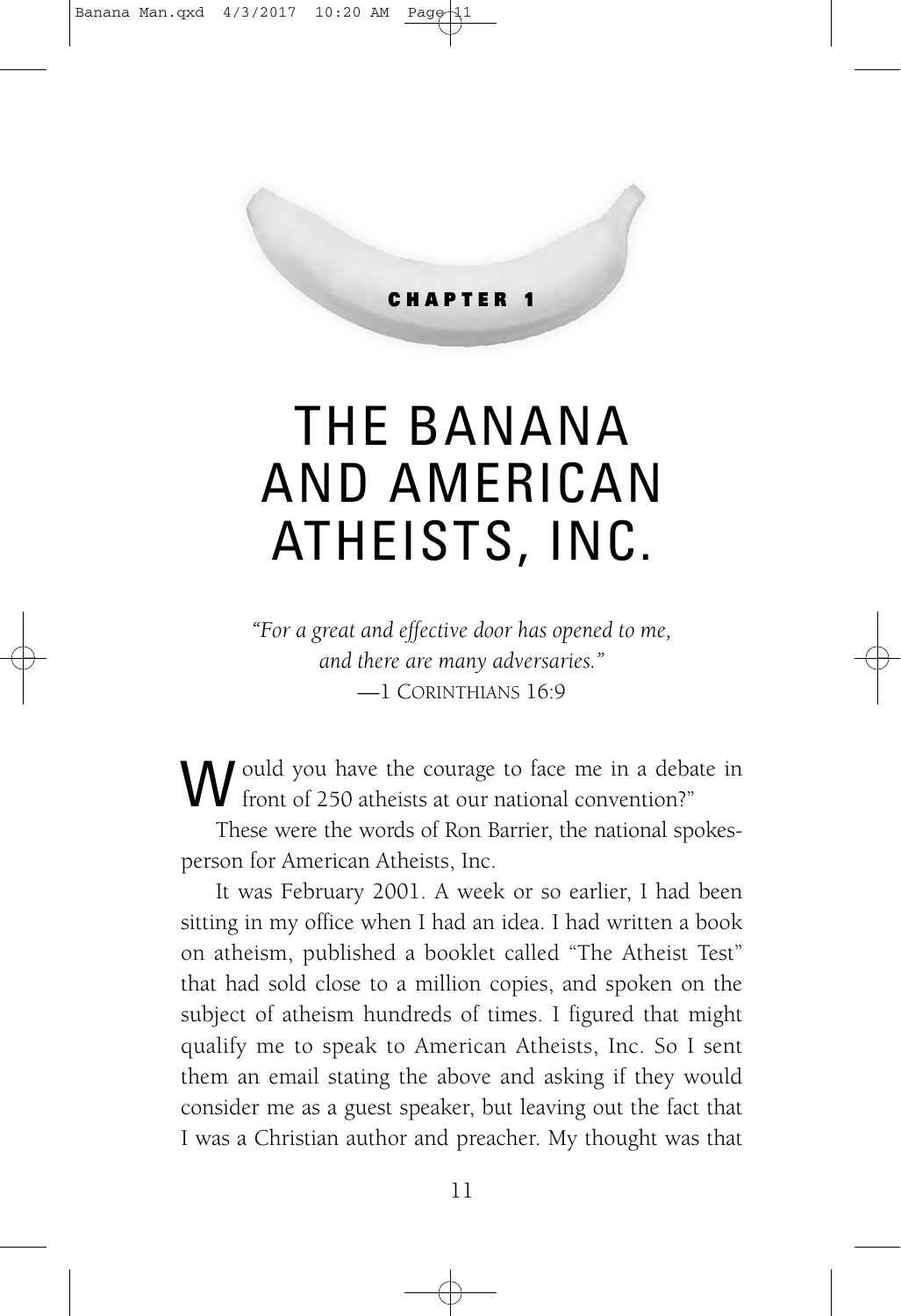if God could open the Red Sea, He could easily open atheist doors.

They respectfully declined my offer.

But then I began getting emails from Ron Barrier. It was rather strange. He didn't want me to speak to atheists, but he wanted to start a dialogue with me. In retrospect, it was possibly God putting thoughts into his atheist mind. We emailed back and forth a few times before he suddenly challenged me to a debate at their annual convention in April. After I replied that I would *love* to debate him, and would even pay my own airfare from Los Angeles to Orlando, Ron said that it was on.

To ensure he had enough debate material, I sent him a copy of my book *God Doesn't Believe in Atheists*. A week later he pulled out of the debate. I presumed that he read the book. I was a little disappointed, because it looked like God didn't want me to speak at the American Atheists' National Convention after all.

### **OFF AND ON**

I soon began to get emails from irate atheists when they learned that the debate had been canceled. One of them accused me of being a "chicken" for pulling out of the event, but I pointed out that it was Ron who deserved that title. A short time later, Ron issued the following statement (his capitalization):

Without going into detail, the answer to the burning question on everyone's lips is, YES, I DID INITIALLY ASK HIM TO DEBATE AND, YES, I DID WITHDRAW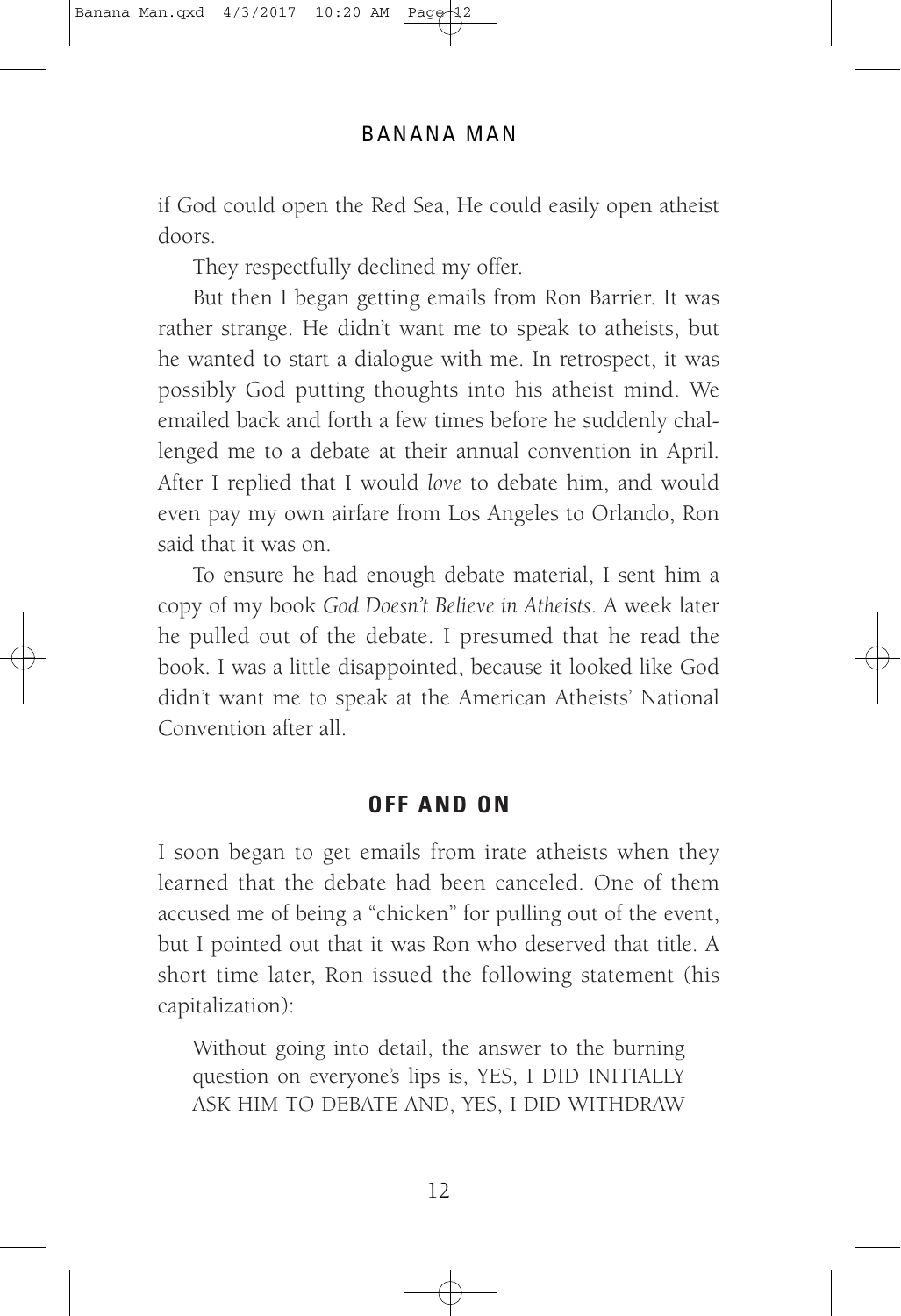### THE INVITATION AFTER I READ HIS IDIOT BOOK "gOD DOESN'T BELIEVE IN ATHEISTS."

Apparently embarrassed by the incident, he renewed the debate offer and "sweetened the pot" by flying me to Orlando at their expense.

It was Friday the 13th, 2001. Good Friday. I had taken an associate with me, and as we entered our plush hotel room in Orlando, we noticed a generous gift basket with a welcome card. My associate picked up a bunch of grapes, popped one in his mouth and said, "Wow! And I didn't think atheists were such ni—" Suddenly he grabbed his throat, choked, and fell to the floor. (He was just kidding, of course.) The basket was a very nice gesture.

The next day, about forty Christians showed up from around the country, including a reporter, the publisher of *God Doesn't Believe in Atheists*, and a film crew from CrossTV. I was concerned that their permission to film the debate was a bit flimsy. All I had was an email from Ron Barrier that simply said, "I don't care what you do!"

When the crew quietly entered the convention hall to set up, a security guard asked them what they were doing. She turned out to be a Christian and said that she would be in prayer for the debate.

We then went into the atheists' bookstore where they kindly gave me a table on which I could place free copies of my book. While we were in the store, Ellen Johnson, then president of American Atheists, introduced herself and asked if the three large cameras in the convention hall were ours. When I said that they were, she replied, "Good. We will make sure we give you plenty of time to set up."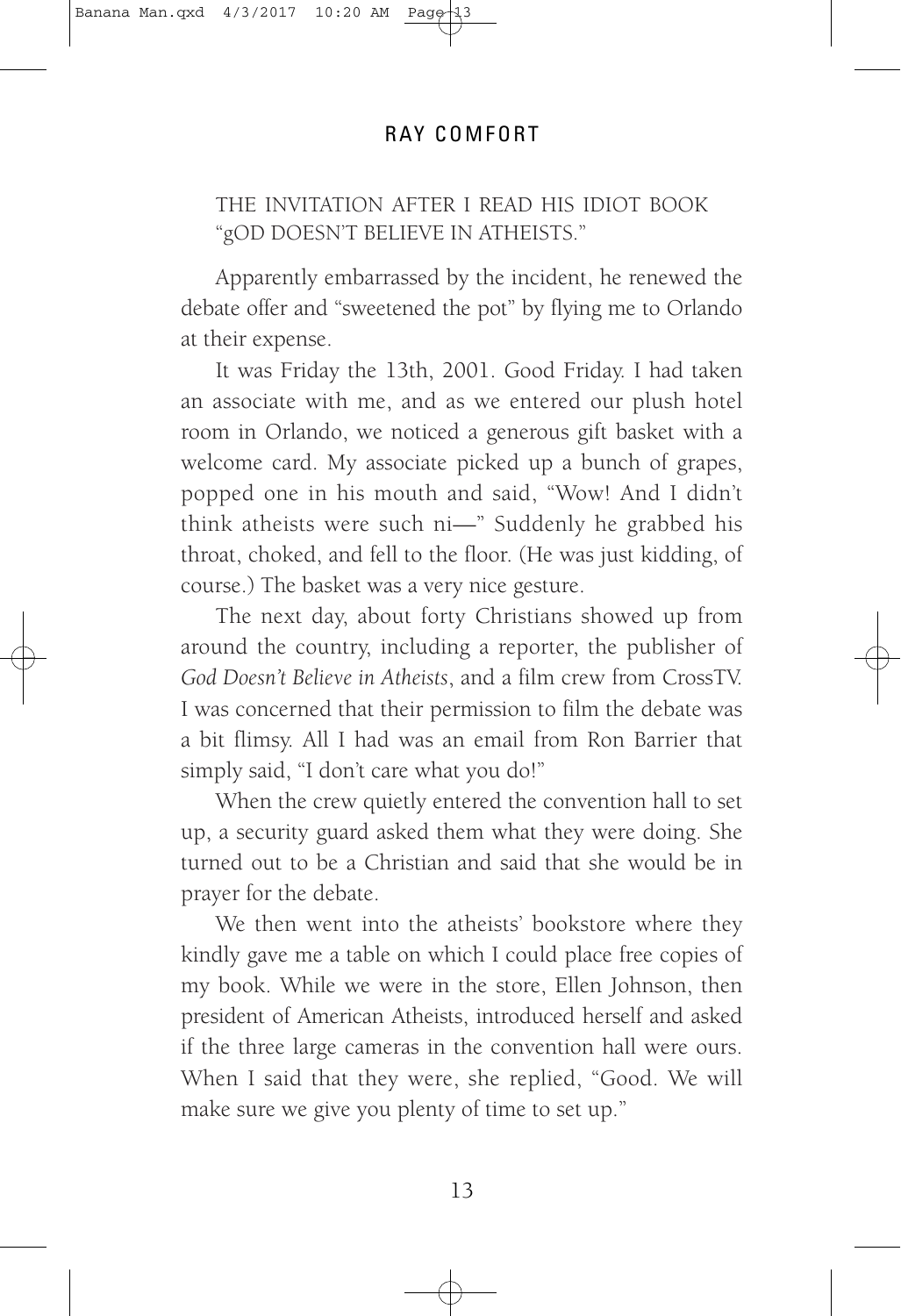It was like a dream come true. Not only had I been given permission to fill their convention with Christian literature, but I would be presenting my case for God's existence to around 250 atheists, as well as filming it, and the debate—

*It was like a dream come true . . . I would be presenting my case for God's existence to around 250 atheists.*

along with the gospel—would be broadcast live over their website.

I was a little nervous because I was about to do a parody that made fun of atheism, and I wasn't sure if I could get my listeners to crack a smile. Atheists don't see atheism as worthy of being parodied, because they don't think it's ridiculous to believe that everything made itself. Christians think differently. I had been doing the

banana parody off and on for about twenty years and always got a laugh from Christian audiences. But this was going to be different.

### **THE COKE-BANANA PARODY**

I started by giving some statistics about Elvis impersonators in the United States. Here is the transcribed opening, from the "BC/AD" ("Barrier-Comfort Atheist Debate") recording:

I would like to share, firstly, some life-changing statistics with you. So please listen carefully. According to an unofficial account, in 1960 there were 216 Elvis impersonators in the United States. In 1970, 2,400. In 1980 there were an estimated 6,300. In 1992, 14,000! Which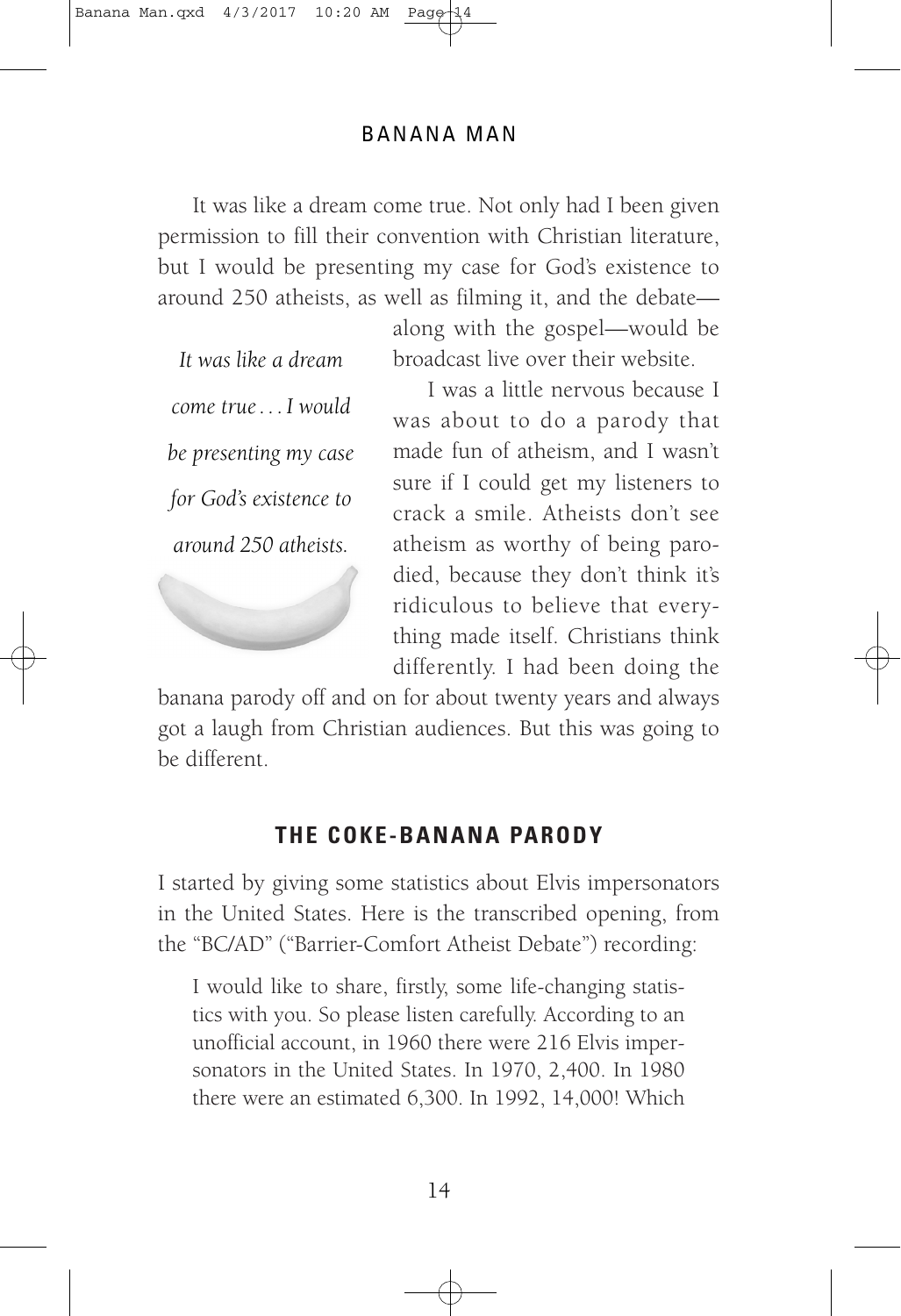means by the year 2010, *one in four people in the US will be an Elvis impersonator*. 1

Thankfully, they laughed. It was Bette Midler who said, "If somebody makes me laugh, I'm his slave for life." I didn't have 250 slaves for life, but I was thankful to be able to break the ice. So I picked up the Coke can and began:

Millions of years ago there was a massive explosion in space. It was a big bang. No one knows what caused it, but from this bang issued a huge rock, and on the top of the rock formed a sweet, brown, bubbly substance. Then, over millions of years aluminum crept up the side of the bubbly substance and formed itself into a can, then a lid, and then a tab. Millions of years later, red paint and white paint fell from the sky and formed itself into the words "Coca-Cola, trademark, 12 fluid ounces<sup>"2</sup>

Then I said that anyone in his right mind knew that if the Coca-Cola can was made, there *must* be a maker. If it was designed, there *must* be a designer.

That's when I produced a banana and said,

Behold, the atheist's nightmare. If you study a wellmade banana, you'll find on the far side there are three ridges. On the close side, two ridges. If you get your hand ready to grip a banana, you'll find on the far side there are three grooves, on the close side, two grooves. The banana and the hand are perfectly made, one for the other.

You'll find the Maker of the banana, Almighty God, has made it with a non-slip surface. It has outward indicators of inward contents: green, too early; yellow, just right; black, too late. If you go to the top of the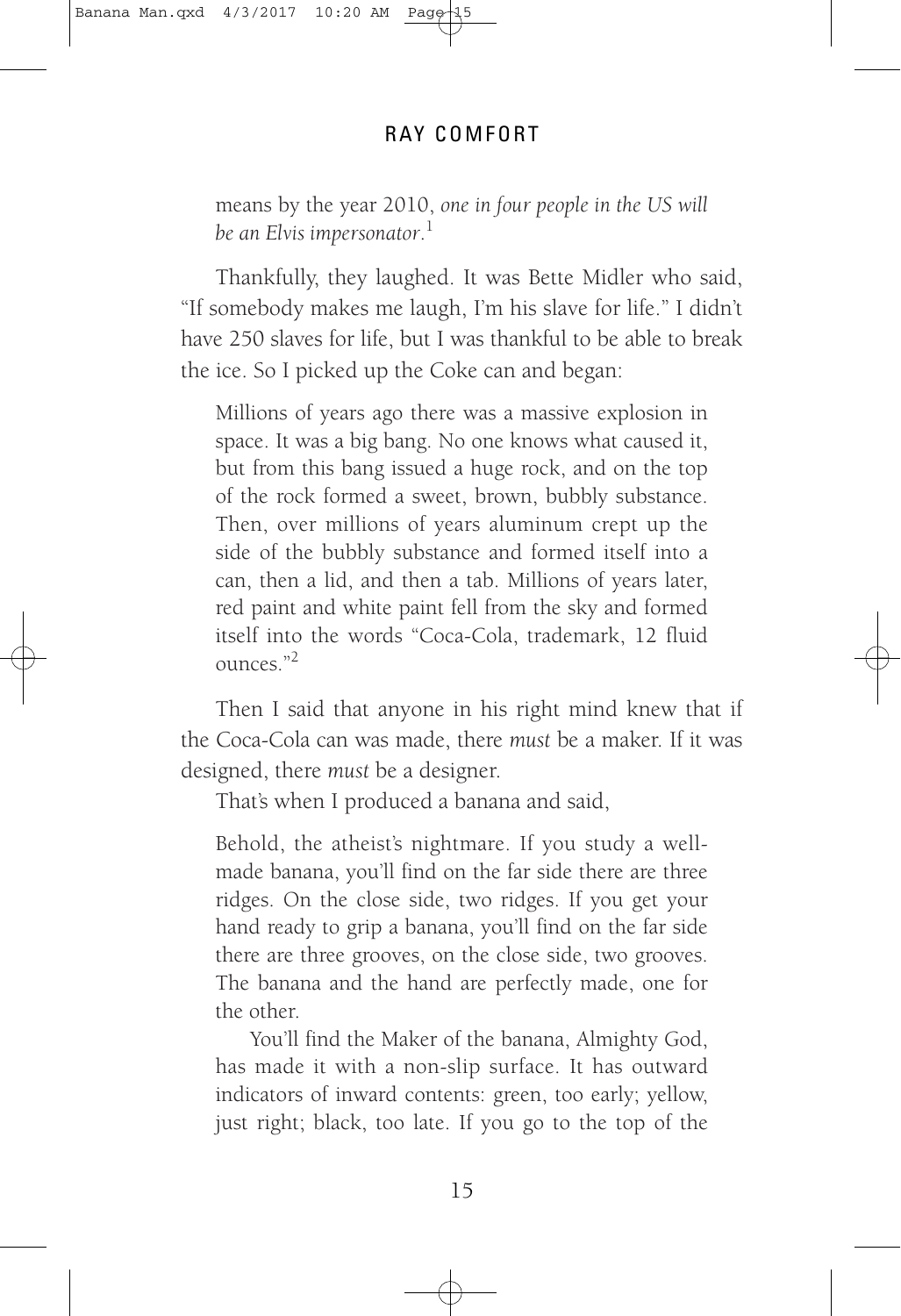banana, you'll find, as with the Coca-Cola can, the makers have placed a tab at the top, so God has placed a tab at the top. When you pull the tab, the contents don't squirt in your face.

You'll find that the wrapper is biodegradable and has perforations, usually three or four. Notice how gracefully it sits over the human hand. Notice it has a point at the top for ease of entry. It's just the right shape for the human mouth. It's chewy, palatable, easy to digest, and it's even curved toward the face to make the whole process so much easier. That's if you get it the right way around. $3$ 

*Some thought that it was funny*. And they hadn't just cracked a few smiles. They *did* laugh, although not as enthusiastically as Christian audiences had so many times before. Of course, their laughter may have been cynical.

After a lively question-and-answer time, Ron Barrier came over and we shook hands. He even let me give him a hug. Some angry atheists came up to the platform and spat out a little sarcasm, while a number of others asked me to sign their books, which was unusual but kind of nice.

Andy Butcher, the reporter who attended the debate, published his account in a well-known Christian magazine:

Evangelist Ray Comfort stepped into the lion's den armed with a can of Coca-Cola and a banana . . .

Comfort's humor drew laughter and applause at first—but the reception got decidedly chillier as he went on to challenge evolution and atheism's foundations and when he quoted Scripture.

He produced a Coca-Cola can and presented his "theory" of how it came into existence—formed by chance over millions of years. To believe that was "to